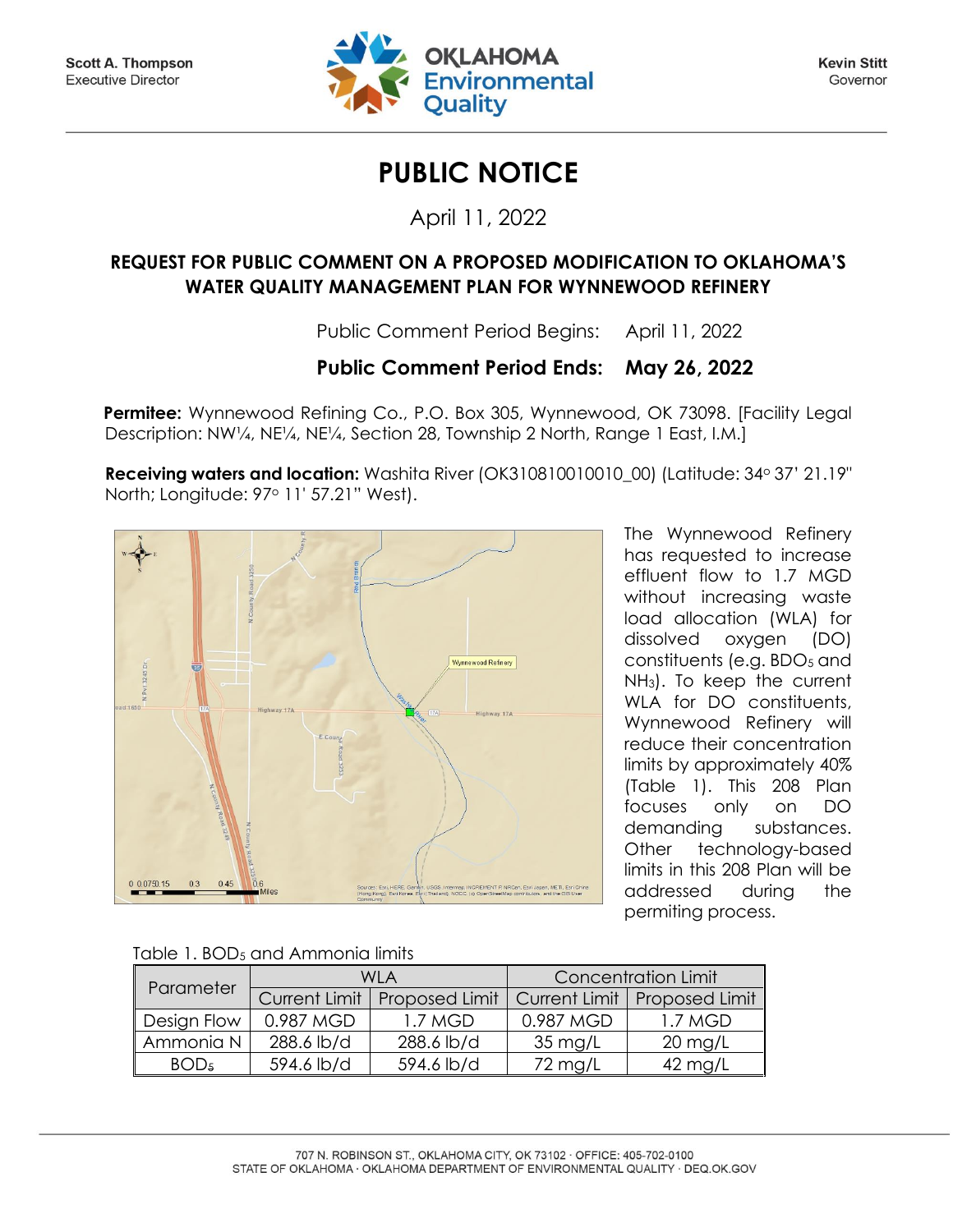The Wynnewood Refinery discharges their wastewater into the Washita River (OK310810010010\_00) near U.S. Highway 17A bridge. The Washita River (OK310810010010\_00) is listed in Appendix A of the Oklahoma Water Quality Standards (OAC 785:45) and its beneficial uses are listed as Aesthetics, Agriculture, Fish and Wildlife Propagation - Warm Water Aquatic Community (WWAC), Fish Consumption (FC), Primary Body Contact Recreation (PBCR), and Public and Private Water Supply (PPWS). For this Washita River segment, Agriculture, WWAC, and PPWS beneficial uses were assessed as insufficient information.

If 0.2 mg/L of ammonia and 2 mg/L of  $BOD<sub>5</sub>$  are assumed upstream of the facility, those concentrations in the receiving stream will be reduced as indicated in Table 2. This increased flow will have a negligible impact on the receiving stream.

| Parameter        | Headwater  | Receiving stream<br>with current limits | Receiving stream<br>with proposed limits |
|------------------|------------|-----------------------------------------|------------------------------------------|
| <b>Flow</b>      | 65 MGD     | 66 MGD                                  | 66.7 MGD                                 |
| Ammonia N        | $0.2$ mg/L | $0.72$ mg/L                             | $0.71$ mg/L                              |
| BOD <sub>5</sub> | $2.0$ mg/L | $3.05 \text{ mg/L}$                     | $3.02 \text{ mg/L}$                      |

Table 2. Concentration Comparison after Mixing

## **Wynnewood Refinery**

| Proposed Design Flow: | 1.7 MGD                                                     |
|-----------------------|-------------------------------------------------------------|
| Year-round:           | 594.6 lb/d BOD <sub>5</sub> , 288.6 lb/d NH <sub>3</sub> -N |

These limitations are minimum requirements. If a Total Maximum Daily Load (TMDL) is approved for the stream, any more stringent limitations contained in the TMDL will apply. The comment period will be open for 45 days. If you have any concerns regarding these proposed limits, please submit your comments in writing by the end of the workday on **May 26, 2022,** to:

> Soojung Lim Water Quality Division Oklahoma Department of Environmental Quality P.O. Box 1677 Oklahoma City, OK 73101-1677 (405) 702-8195 E-mail: Water.Comments@deq.ok.gov

You may also request a public meeting in writing. If there is a significant degree of public interest, DEQ will schedule a public meeting. After evaluating comments received and making any necessary changes, the WLA will be submitted to the U.S. Environmental Protection Agency (EPA) for final approval.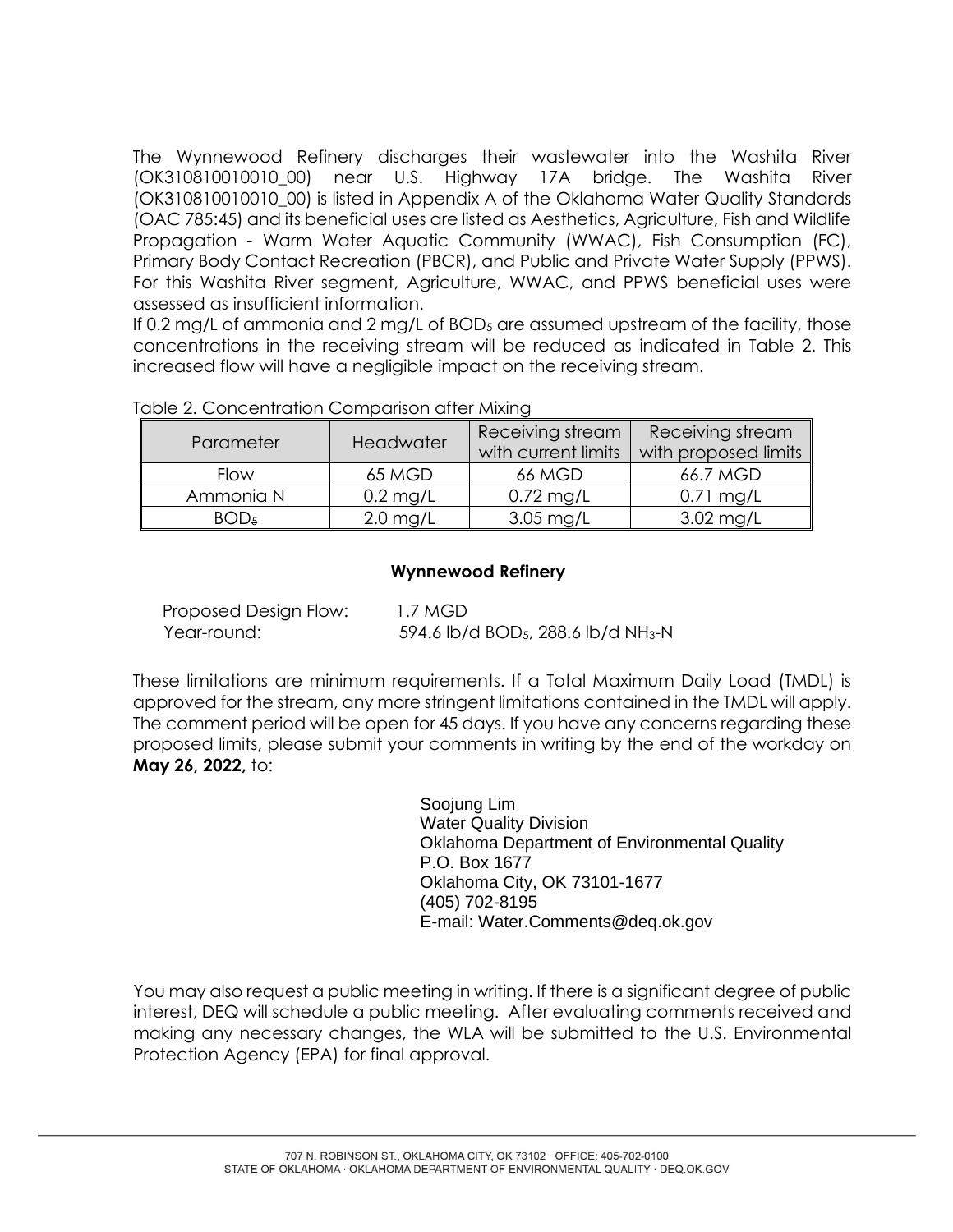| <b>FACILITY</b><br>208:                                                                                                                                                                                                                                                                                                                                                                                                                                                                                                                                                                                                                                                                                                                                       |  | <b>WYNNEWOOD REFINING</b><br><b>COMPANY</b>                                                                                                                                                                                                                                                                                                                                                                                    |                                  |                               |  | <b>CITY/TOWN:</b>                          |                      |                   | <b>WYNNEWOOD</b> |                   |
|---------------------------------------------------------------------------------------------------------------------------------------------------------------------------------------------------------------------------------------------------------------------------------------------------------------------------------------------------------------------------------------------------------------------------------------------------------------------------------------------------------------------------------------------------------------------------------------------------------------------------------------------------------------------------------------------------------------------------------------------------------------|--|--------------------------------------------------------------------------------------------------------------------------------------------------------------------------------------------------------------------------------------------------------------------------------------------------------------------------------------------------------------------------------------------------------------------------------|----------------------------------|-------------------------------|--|--------------------------------------------|----------------------|-------------------|------------------|-------------------|
| <b>FACILITY LEGAL</b><br><b>LOCATION:</b>                                                                                                                                                                                                                                                                                                                                                                                                                                                                                                                                                                                                                                                                                                                     |  |                                                                                                                                                                                                                                                                                                                                                                                                                                | S 28 T2N R1E I.M. NW/NE/NE       |                               |  |                                            | <b>COUNTY:</b>       |                   | <b>GARVIN</b>    |                   |
| <b>NPDES #:</b>                                                                                                                                                                                                                                                                                                                                                                                                                                                                                                                                                                                                                                                                                                                                               |  |                                                                                                                                                                                                                                                                                                                                                                                                                                | OK0000825                        |                               |  |                                            | SIC CODE:            |                   | 2911             |                   |
| <b>STATE FACILITY</b><br><b>NUMBER:</b>                                                                                                                                                                                                                                                                                                                                                                                                                                                                                                                                                                                                                                                                                                                       |  | <b>OPERATIONS</b><br>Petroleum<br>I-25000220<br><b>DESCRIPTION:</b><br>refinery                                                                                                                                                                                                                                                                                                                                                |                                  |                               |  |                                            |                      |                   |                  |                   |
| <b>OUTFALL</b><br><b>NUMBER:</b>                                                                                                                                                                                                                                                                                                                                                                                                                                                                                                                                                                                                                                                                                                                              |  | 001                                                                                                                                                                                                                                                                                                                                                                                                                            |                                  |                               |  |                                            |                      |                   |                  |                   |
| <b>WASTE WATER</b><br><b>DESCRIPTION:</b>                                                                                                                                                                                                                                                                                                                                                                                                                                                                                                                                                                                                                                                                                                                     |  | Treated effluent from the refinery's wastewater treatment system. This<br>receives general process & wash water from crude desalting, cooling<br>tower & boiler blow down, laboratory wash water, commingled process &<br>storm water, sour water stripper & other refinery process units, treated<br>groundwater from an on-site groundwater remediation project, and storm<br>water from a small ammonium thiosulfate plant. |                                  |                               |  |                                            |                      |                   |                  |                   |
| <b>TREATMENT</b><br><b>PROCESS:</b>                                                                                                                                                                                                                                                                                                                                                                                                                                                                                                                                                                                                                                                                                                                           |  |                                                                                                                                                                                                                                                                                                                                                                                                                                |                                  |                               |  | 3-cell polishing lagoons; activated sludge |                      |                   |                  |                   |
| <b>EVALUATION</b><br>TYPE:                                                                                                                                                                                                                                                                                                                                                                                                                                                                                                                                                                                                                                                                                                                                    |  |                                                                                                                                                                                                                                                                                                                                                                                                                                | Wasteload allocation study       |                               |  |                                            |                      |                   |                  |                   |
| <b>CRITICAL EFFLUENT</b><br>FLOW(MGD):<br>(Highest 30 day average flow,<br>enter the value or NA)                                                                                                                                                                                                                                                                                                                                                                                                                                                                                                                                                                                                                                                             |  | 0.987<br>1.7<br>$(MGD)$ :                                                                                                                                                                                                                                                                                                                                                                                                      |                                  | <b>PROJECTED MAXIMUM FLOW</b> |  | 4.16<br>2.4                                |                      |                   |                  |                   |
| POINT OF<br><b>DISCHARGE:</b>                                                                                                                                                                                                                                                                                                                                                                                                                                                                                                                                                                                                                                                                                                                                 |  | I.M.                                                                                                                                                                                                                                                                                                                                                                                                                           | <b>S28 T02N R01E</b><br>NW/NE/NE |                               |  | <b>LATITUDE:</b>                           | 34° 37'<br>21.19"    | <b>LONGITUDE:</b> |                  | 97° 11'<br>57.21" |
| <b>RECEIVING</b><br><b>STREAM:</b>                                                                                                                                                                                                                                                                                                                                                                                                                                                                                                                                                                                                                                                                                                                            |  | basin)                                                                                                                                                                                                                                                                                                                                                                                                                         | Washita River (upper Red River   |                               |  |                                            | <b>SEGMENT:</b>      |                   | 310810           |                   |
| 7-day 2-year low<br>flow in MGD (7Q2):                                                                                                                                                                                                                                                                                                                                                                                                                                                                                                                                                                                                                                                                                                                        |  |                                                                                                                                                                                                                                                                                                                                                                                                                                | 76.91 (2011)                     |                               |  |                                            | <b>STREAM CLASS:</b> |                   | Perennial        |                   |
| $pH: 6.5 - 9.0$ s.u.<br>MONTHLY AVERAGE<br>Ammonia: 288.58 lb/day<br><b>WASTELOAD</b><br>BOD <sub>5</sub> : 594.62 lb/day<br><b>ALLOCATION:</b><br>-COD: 4140.80 lb/day<br>For Dissolved<br>Chromium: 5.06 lb/day<br>Oxygen<br>-Phenols: 3.88 lb/day<br>Demanding<br>Sulfide: 2.79 lb/day<br><b>Substances</b><br>-Hexavalent Chromium: 0.44 lb/day<br>(Final Discharge)<br>Total Suspended Solids (TSS): 476.89 lb/day<br>only, no internal<br>-Oil and Grease: 173.87 lb/day<br>monitoring points)<br><b>DAILY MAXIMUM</b><br><b>THESE ARE</b><br>Ammonia: 634.87 lb/day<br><b>TECHNOLOGY-</b><br>BOD <sub>5</sub> : 1071.51 lb/day<br><b>BASED LIMITS</b><br>COD: 8012.26 lb/day<br>Chromium: 14.52 lb/day<br>Phenols: 7.98 lb/day<br>Sulfide: 6.25 lb/day |  |                                                                                                                                                                                                                                                                                                                                                                                                                                |                                  |                               |  |                                            |                      |                   |                  |                   |